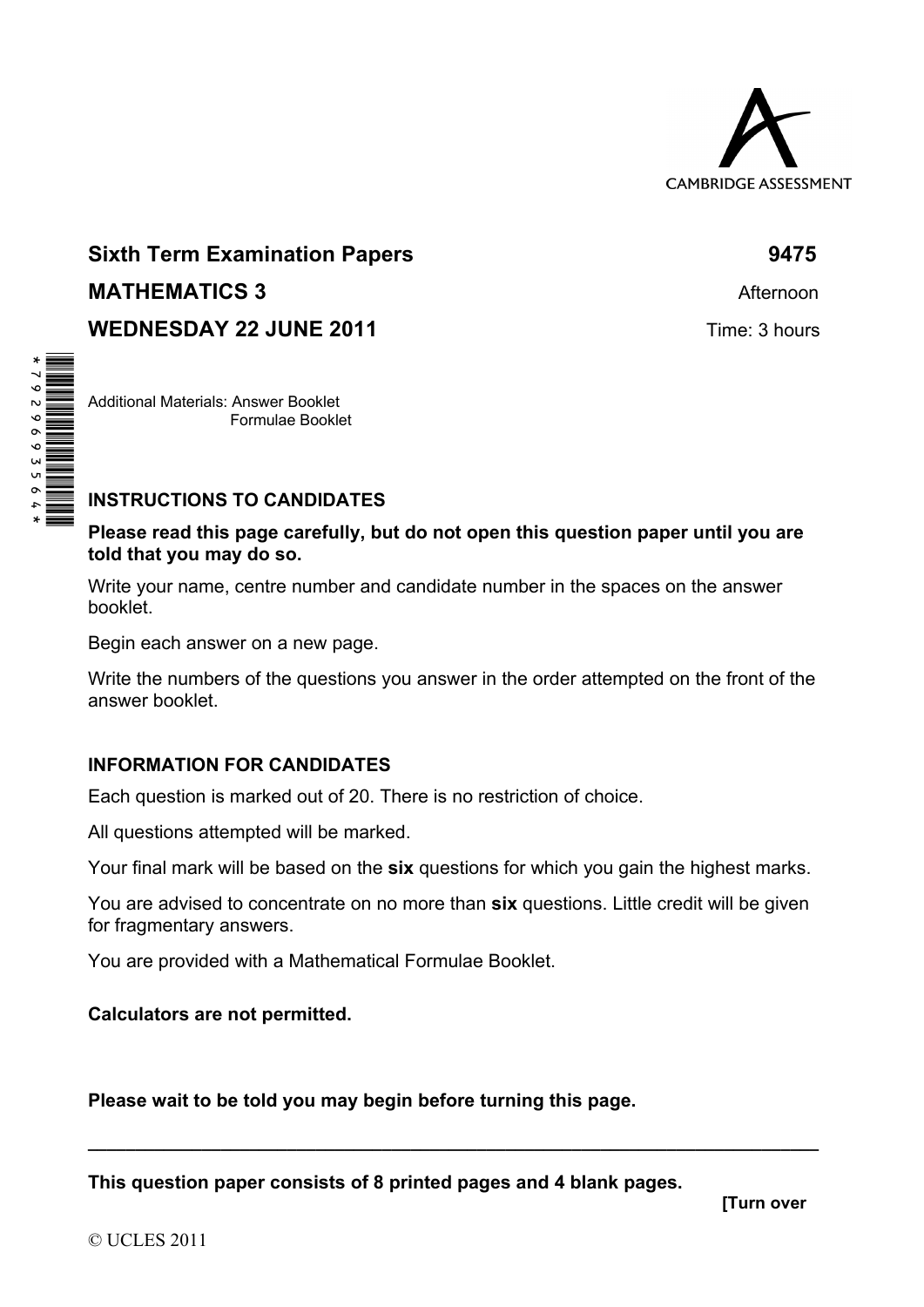#### **Section A: Pure Mathematics**

**1 (i)** Find the general solution of the differential equation

$$
\frac{\mathrm{d}u}{\mathrm{d}x} - \left(\frac{x+2}{x+1}\right)u = 0.
$$

(ii) Show that substituting  $y = ze^{-x}$  (where *z* is a function of *x*) into the second order differential equation

$$
(x+1)\frac{\mathrm{d}^2 y}{\mathrm{d}x^2} + x\frac{\mathrm{d}y}{\mathrm{d}x} - y = 0\tag{*}
$$

leads to a first order differential equation for  $\frac{dz}{dx}$ . Find *z* and hence show that the general solution of (*∗*) is

$$
y = Ax + Be^{-x},
$$

where *A* and *B* are arbitrary constants.

**(iii)** Find the general solution of the differential equation

$$
(x+1)\frac{d^2y}{dx^2} + x\frac{dy}{dx} - y = (x+1)^2.
$$

**2** The polynomial f(*x*) is defined by

$$
f(x) = xn + an-1xn-1 + \dots + a_2x2 + a_1x + a_0
$$
,

where  $n \geq 2$  and the coefficients  $a_0, \ldots, a_{n-1}$  are integers, with  $a_0 \neq 0$ . Suppose that the equation  $f(x) = 0$  has a rational root  $p/q$ , where p and q are integers with no common factor greater than 1, and  $q > 0$ . By considering  $q^{n-1}f(p/q)$ , find the value of q and deduce that any rational root of the equation  $f(x) = 0$  must be an integer.

- (i) Show that the *n*th root of 2 is irrational for  $n \ge 2$ .
- **(ii)** Show that the cubic equation

$$
x^3 - x + 1 = 0
$$

has no rational roots.

**(iii)** Show that the polynomial equation

$$
x^n - 5x + 7 = 0
$$

has no rational roots for  $n \geqslant 2$ .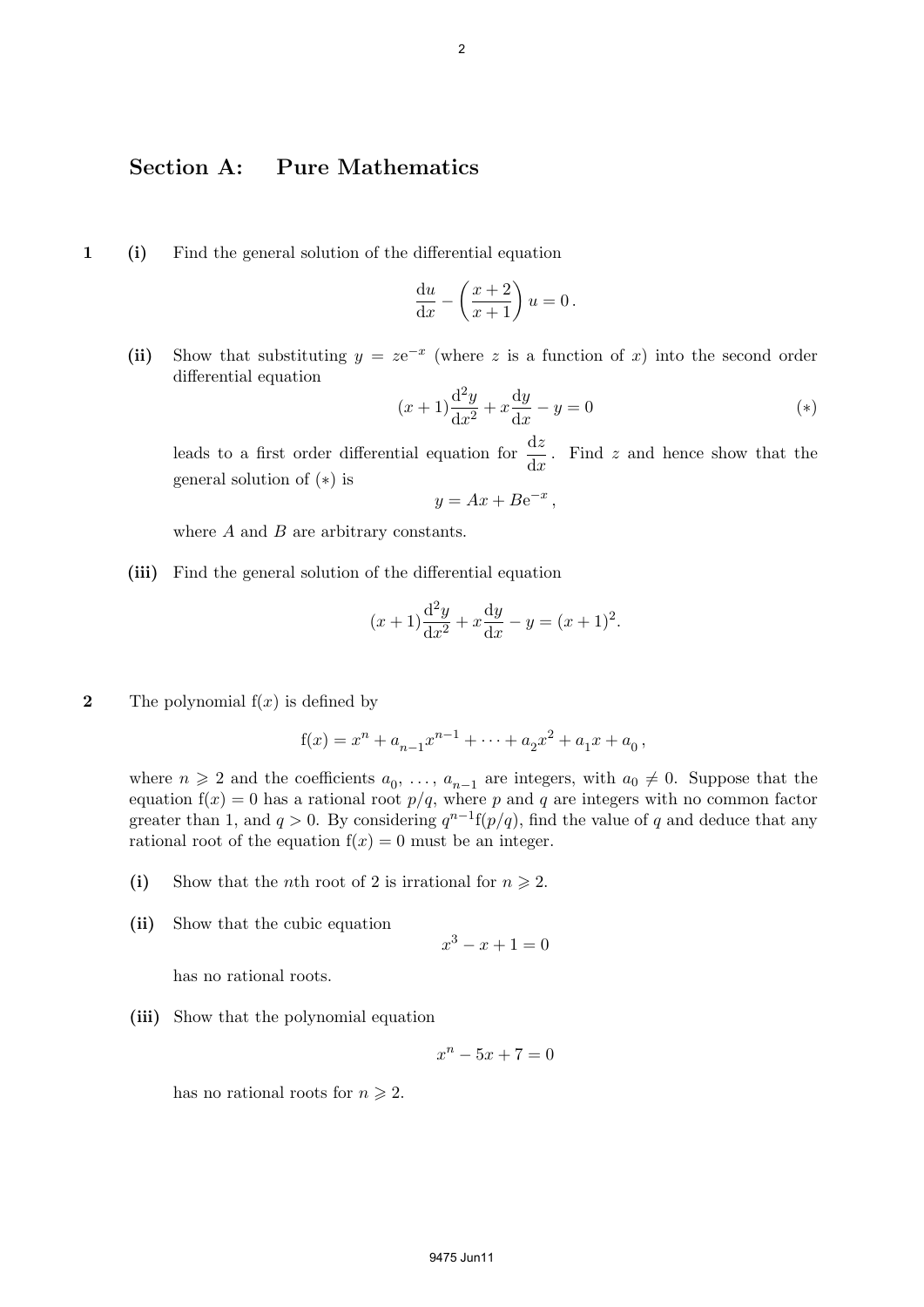**3** Show that, provided  $q^2 \neq 4p^3$ , the polynomial

$$
x^3 - 3px + q \qquad (p \neq 0, q \neq 0)
$$

can be written in the form

$$
a(x-\alpha)^3 + b(x-\beta)^3,
$$

where  $\alpha$  and  $\beta$  are the roots of the quadratic equation  $pt^2 - qt + p^2 = 0$ , and  $a$  and  $b$  are constants which you should express in terms of  $\alpha$  and  $\beta$ .

Hence show that one solution of the equation  $x^3 - 24x + 48 = 0$  is

$$
x = \frac{2(2 - 2^{\frac{1}{3}})}{1 - 2^{\frac{1}{3}}}
$$

and obtain similar expressions for the other two solutions in terms of  $\omega$ , where  $\omega = e^{2\pi i/3}$ . Find also the roots of  $x^3 - 3px + q = 0$  when  $p = r^2$  and  $q = 2r^3$  for some non-zero constant *r*.

**4** The following result applies to any function f which is continuous, has positive gradient and satisfies  $f(0) = 0$ :

$$
ab \leq \int_0^a f(x) \, dx + \int_0^b f^{-1}(y) \, dy, \tag{*}
$$

where  $f^{-1}$  denotes the inverse function of f, and  $a \ge 0$  and  $b \ge 0$ .

- (i) By considering the graph of  $y = f(x)$ , explain briefly why the inequality  $(*)$  holds. In the case  $a > 0$  and  $b > 0$ , state a condition on a and b under which equality holds.
- (ii) By taking  $f(x) = x^{p-1}$  in (\*), where  $p > 1$ , show that if  $\frac{1}{p} + \frac{1}{q}$  $\frac{1}{q} = 1$  then

$$
ab\leqslant \frac{a^p}{p}+\frac{b^q}{q}\,.
$$

Verify that equality holds under the condition you stated above.

(iii) Show that, for  $0 \leq a \leq \frac{1}{2}$  $\frac{1}{2}\pi$  and  $0 \leqslant b \leqslant 1$ ,

$$
ab \leqslant b \arcsin b + \sqrt{1 - b^2} - \cos a \, .
$$

Deduce that, for  $t \geq 1$ ,

$$
\arcsin(t^{-1}) \geqslant t - \sqrt{t^2 - 1} \, .
$$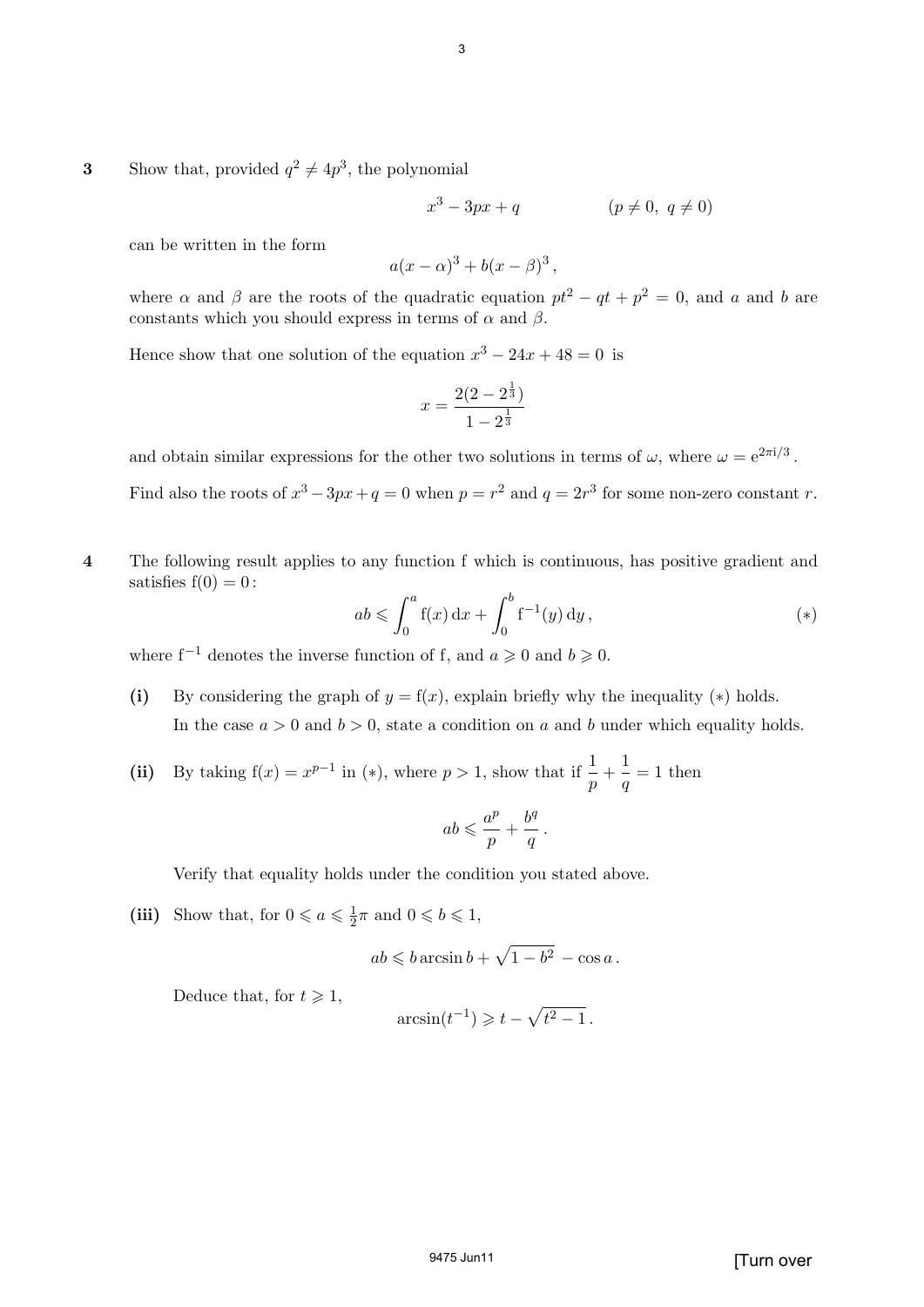**5** A movable point *P* has cartesian coordinates (*x, y*), where *x* and *y* are functions of *t*. The polar coordinates of  $P$  with respect to the origin  $O$  are  $r$  and  $\theta$ . Starting with the expression

$$
\tfrac{1}{2}\int r^2\,\mathrm{d}\theta
$$

for the area swept out by *OP*, obtain the equivalent expression

$$
\frac{1}{2} \int \left( x \frac{\mathrm{d}y}{\mathrm{d}t} - y \frac{\mathrm{d}x}{\mathrm{d}t} \right) \mathrm{d}t \,. \tag{*}
$$

The ends of a thin straight rod *AB* lie on a closed convex curve *C*. The point *P* on the rod is a fixed distance *a* from *A* and a fixed distance *b* from *B*. The angle between *AB* and the positive x direction is t. As A and B move anticlockwise round  $\mathcal{C}$ , the angle t increases from 0 to  $2\pi$  and *P* traces a closed convex curve *D* inside *C*, with the origin *O* lying inside *D*, as shown in the diagram.



Let  $(x, y)$  be the coordinates of *P*. Write down the coordinates of *A* and *B* in terms of *a*, *b*, *x*, *y* and *t*.

The areas swept out by *OA*, *OB* and *OP* are denoted by [*A*], [*B*] and [*P*], respectively. Show, using (*∗*), that

$$
[A] = [P] + \pi a^2 - af
$$

where

$$
f = \frac{1}{2} \int_0^{2\pi} \left( \left( x + \frac{dy}{dt} \right) \cos t + \left( y - \frac{dx}{dt} \right) \sin t \right) dt.
$$

Obtain a corresponding expression for [*B*] involving *b*. Hence show that the area between the curves  $\mathcal C$  and  $\mathcal D$  is  $\pi ab$ .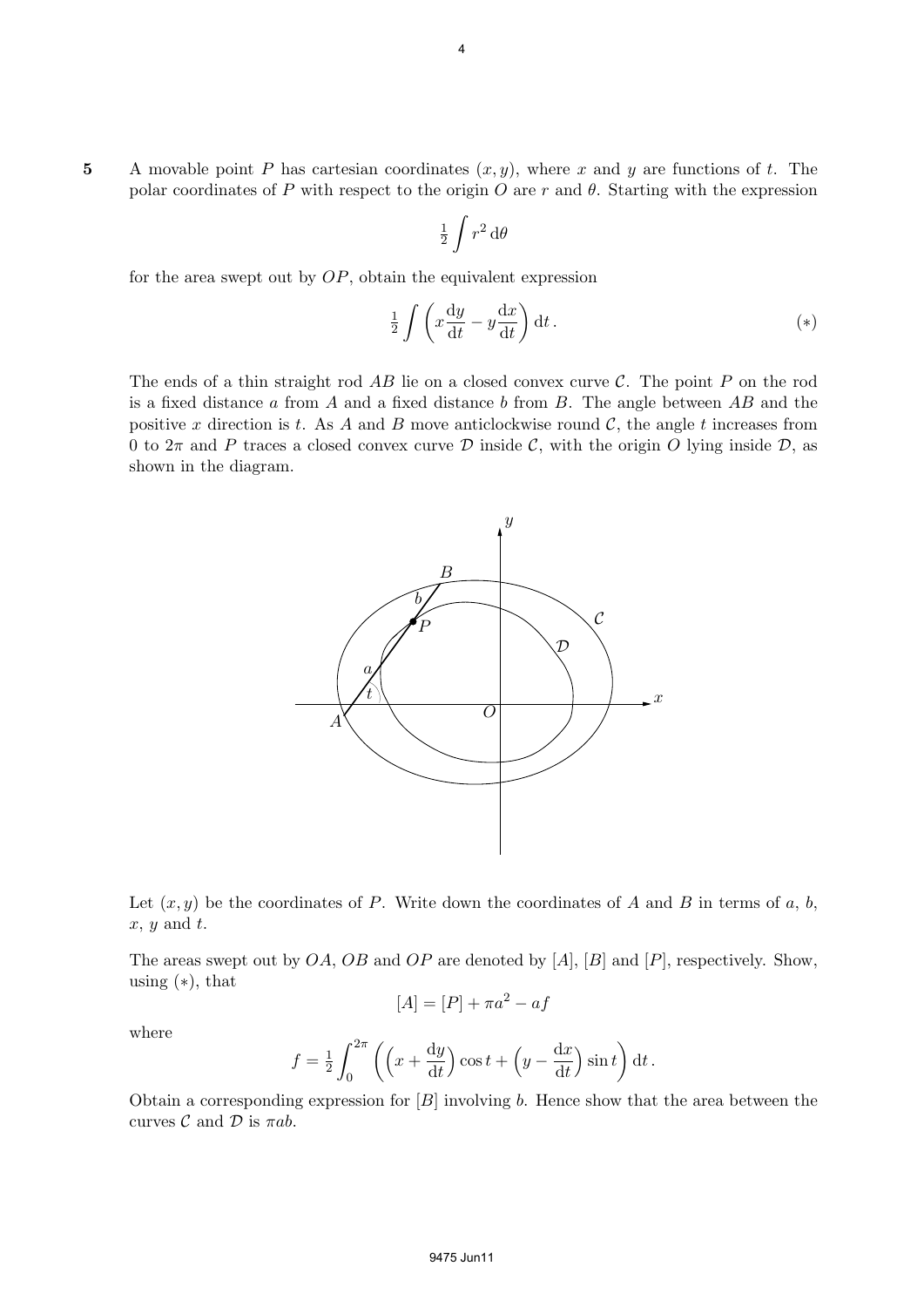**6** The definite integrals *T*, *U*, *V* and *X* are defined by

$$
T = \int_{\frac{1}{3}}^{\frac{1}{2}} \frac{\operatorname{artanh} t}{t} dt, \qquad U = \int_{\ln 2}^{\ln 3} \frac{u}{2 \sinh u} du,
$$
  

$$
V = -\int_{\frac{1}{3}}^{\frac{1}{2}} \frac{\ln v}{1 - v^2} dv, \qquad X = \int_{\frac{1}{2} \ln 2}^{\frac{1}{2} \ln 3} \ln(\coth x) dx.
$$

Show, without evaluating any of them, that *T*, *U*, *V* and *X* are all equal.

#### **7** Let

$$
T_n = \left(\sqrt{a+1} + \sqrt{a}\right)^n,
$$

where *n* is a positive integer and *a* is any given positive integer.

**(i)** In the case when *n* is even, show by induction that  $T_n$  can be written in the form

$$
A_n + B_n \sqrt{a(a+1)},
$$

where  $A_n$  and  $B_n$  are integers (depending on *a* and *n*) and  $A_n^2 = a(a+1)B_n^2 + 1$ .

(ii) In the case when *n* is odd, show by considering  $(\sqrt{a+1} + \sqrt{a})T_m$  where *m* is even, or otherwise, that  $T_n$  can be written in the form

$$
C_n\sqrt{a+1}+D_n\sqrt{a}\,
$$

where  $C_n$  and  $D_n$  are integers (depending on *a* and *n*) and  $(a+1)C_n^2 = aD_n^2 + 1$ .

- **(iii)** Deduce that, for each *n*, *T<sup>n</sup>* can be written as the sum of the square roots of two consecutive integers.
- **8** The complex numbers *z* and *w* are related by

$$
w = \frac{1 + iz}{i + z}.
$$

Let  $z = x + iy$  and  $w = u + iv$ , where *x*, *y*, *u* and *v* are real. Express *u* and *v* in terms of *x* and *y*.

- **(i)** By setting  $x = \tan(\theta/2)$ , or otherwise, show that if the locus of *z* is the real axis  $y = 0$ ,  $-\infty < x < \infty$ , then the locus of *w* is the circle  $u^2 + v^2 = 1$  with one point omitted.
- (ii) Find the locus of *w* when the locus of *z* is the line segment  $y = 0, -1 < x < 1$ .
- (iii) Find the locus of *w* when the locus of *z* is the line segment  $x = 0, -1 < y < 1$ .
- (iv) Find the locus of *w* when the locus of *z* is the line  $y = 1, -\infty < x < \infty$ .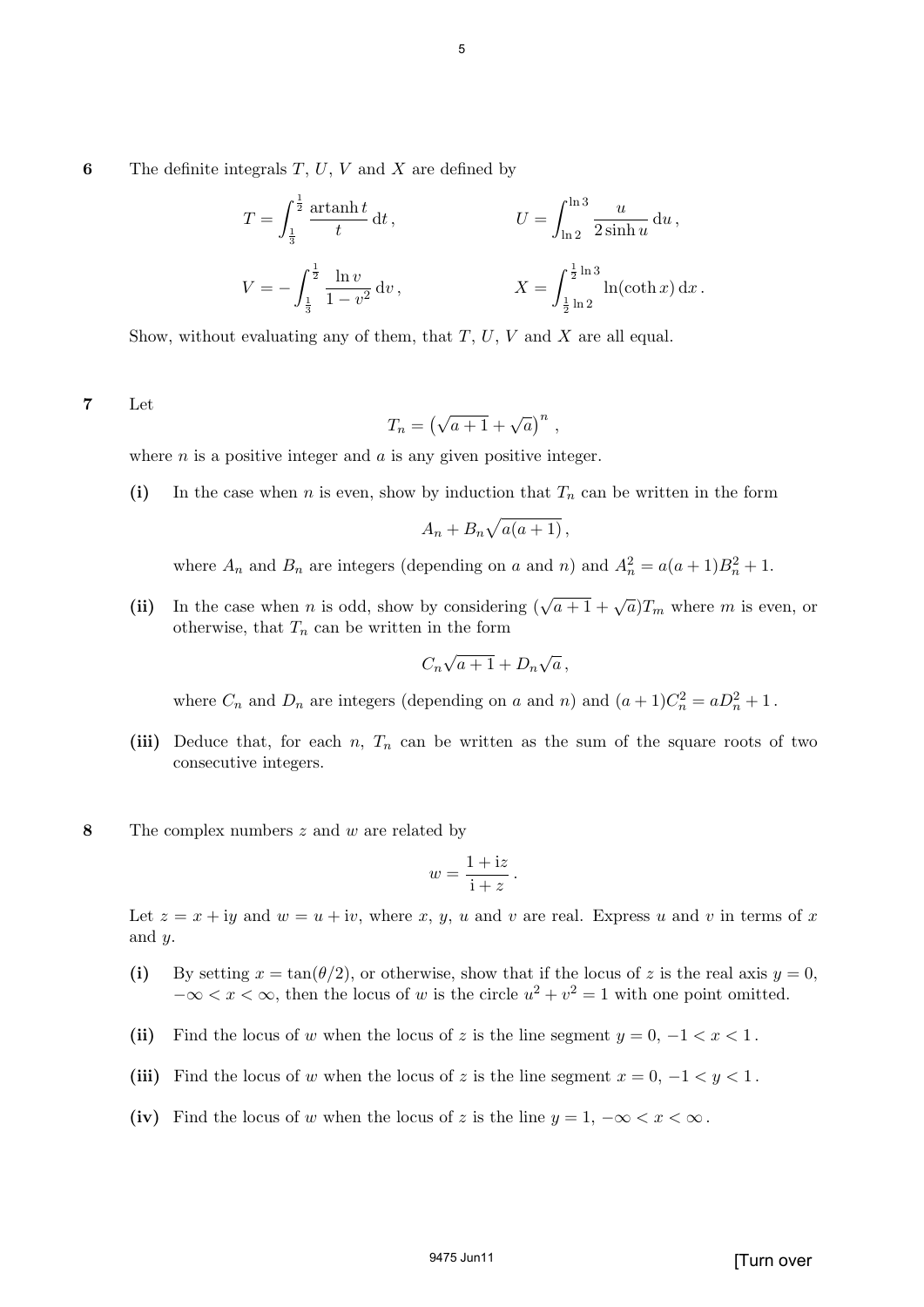#### **Section B: Mechanics**

**9** Particles *P* and *Q* have masses 3*m* and 4*m*, respectively. They lie on the outer curved surface of a smooth circular cylinder of radius *a* which is fixed with its axis horizontal. They are connected by a light inextensible string of length  $\frac{1}{2}\pi a$ , which passes over the surface of the cylinder. The particles and the string all lie in a vertical plane perpendicular to the axis of the cylinder, and the axis intersects this plane at *O*. Initially, the particles are in equilibrium.

Equilibrium is slightly disturbed and *Q* begins to move downwards. Show that while the two particles are still in contact with the cylinder the angle *θ* between *OQ* and the vertical satisfies

$$
7a\dot{\theta}^2 + 8g\cos\theta + 6g\sin\theta = 10g.
$$

**(i)** Given that *Q* loses contact with the cylinder first, show that it does so when  $\theta = \beta$ , where *β* satisfies

$$
15\cos\beta + 6\sin\beta = 10.
$$

- **(ii)** Show also that while *P* and *Q* are still in contact with the cylinder the tension in the string is  $\frac{12}{7}mg(\sin\theta + \cos\theta)$ .
- **10** Particles *P* and *Q*, each of mass *m*, lie initially at rest a distance *a* apart on a smooth horizontal plane. They are connected by a light elastic string of natural length *a* and modulus of elasticity  $\frac{1}{2}m a \omega^2$ , where  $\omega$  is a constant.

Then *P* receives an impulse which gives it a velocity *u* directly away from *Q*. Show that when the string next returns to length *a*, the particles have travelled a distance  $\frac{1}{2}\pi u/\omega$ , and find the speed of each particle.

Find also the total time between the impulse and the subsequent collision of the particles.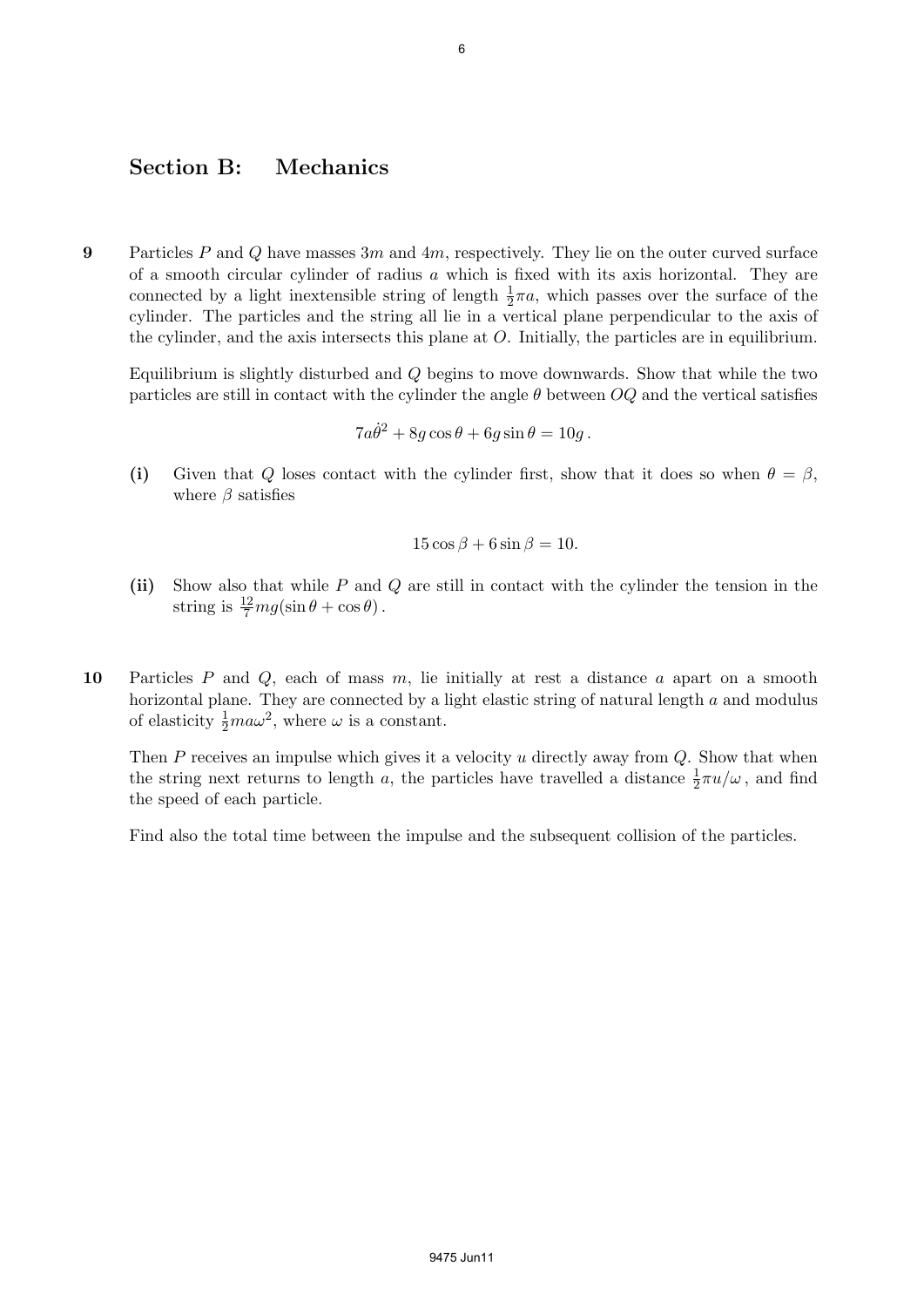**11** A thin uniform circular disc of radius *a* and mass *m* is held in equilibrium in a horizontal plane a distance *b* below a horizontal ceiling, where  $b > 2a$ . It is held in this way by *n* light inextensible vertical strings, each of length *b*; one end of each string is attached to the edge of the disc and the other end is attached to a point on the ceiling. The strings are equally spaced around the edge of the disc. One of the strings is attached to the point *P* on the disc which has coordinates  $(a, 0, -b)$  with respect to cartesian axes with origin on the ceiling directly above the centre of the disc.

The disc is then rotated through an angle  $\theta$  (where  $\theta < \pi$ ) about its vertical axis of symmetry and held at rest by a couple acting in the plane of the disc. Show that the string attached to *P* now makes an angle  $\phi$  with the vertical, where

$$
b\sin\phi = 2a\sin\frac{1}{2}\theta.
$$

Show further that the magnitude of the couple is

$$
\frac{mga^2\sin\theta}{\sqrt{b^2-4a^2\sin^2\frac{1}{2}\theta}}
$$

*.*

The disc is now released from rest. Show that its angular speed,  $\omega$ , when the strings are vertical is given by

$$
\frac{a^2\omega^2}{4g} = b - \sqrt{b^2 - 4a^2\sin^2\frac{1}{2}\theta}.
$$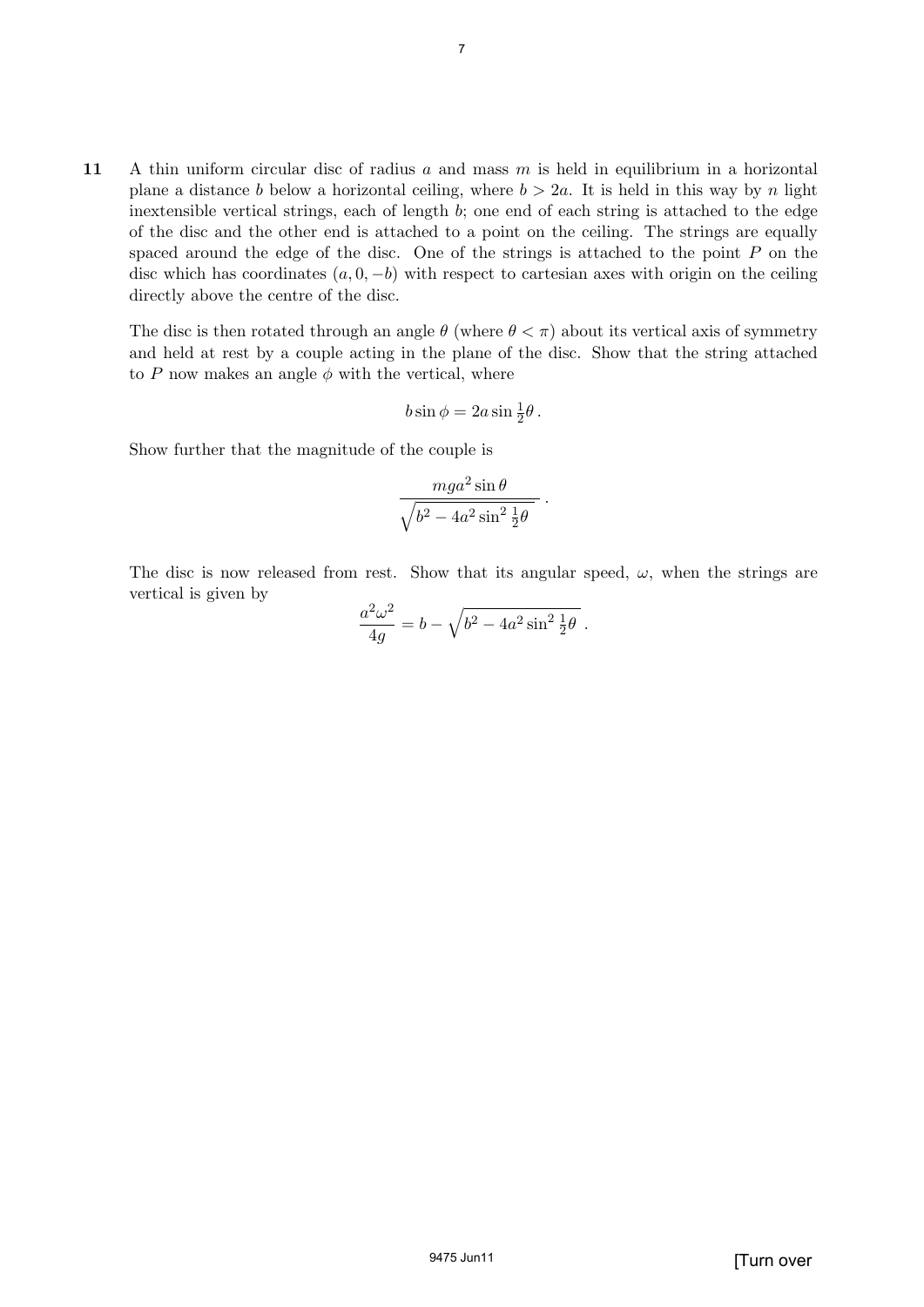#### **Section C: Probability and Statistics**

**12** The random variable *N* takes positive integer values and has pgf (probability generating function) G(*t*). The random variables  $X_i$ , where  $i = 1, 2, 3, \ldots$ , are independently and identically distributed, each with pgf  $H(t)$ . The random variables  $X_i$  are also independent of *N*. The random variable *Y* is defined by

$$
Y = \sum_{i=1}^{N} X_i \ .
$$

Given that the pgf of *Y* is  $G(H(t))$ , show that

 $E(Y) = E(N)E(X_i)$  and  $Var(Y) = Var(N)(E(X_i))^2 + E(N)Var(X_i)$ .

A fair coin is tossed until a head occurs. The total number of tosses is *N*. The coin is then tossed a further *N* times and the total number of heads in these *N* tosses is *Y* . Find in this particular case the pgf of *Y*,  $E(Y)$ ,  $Var(Y)$  and  $P(Y = r)$ .

- **13** In this question, the notation  $|x|$  denotes the greatest integer less than or equal to *x*, so for example  $|\pi| = 3$  and  $|3| = 3$ .
	- **(i)** A bag contains *n* balls, of which *b* are black. A sample of *k* balls is drawn, one after another, at random *with* replacement. The random variable *X* denotes the number of black balls in the sample. By considering

$$
\frac{P(X=r+1)}{P(X=r)},
$$

show that, in the case that it is unique, the most probable number of black balls in the sample is

$$
\left\lfloor\frac{(k+1)b}{n}\right\rfloor.
$$

Under what circumstances is the answer not unique?

(ii) A bag contains *n* balls, of which *b* are black. A sample of *k* balls (where  $k \leq b$ ) is drawn, one after another, at random *without* replacement. Find, in the case that it is unique, the most probable number of black balls in the sample.

Under what circumstances is the answer not unique?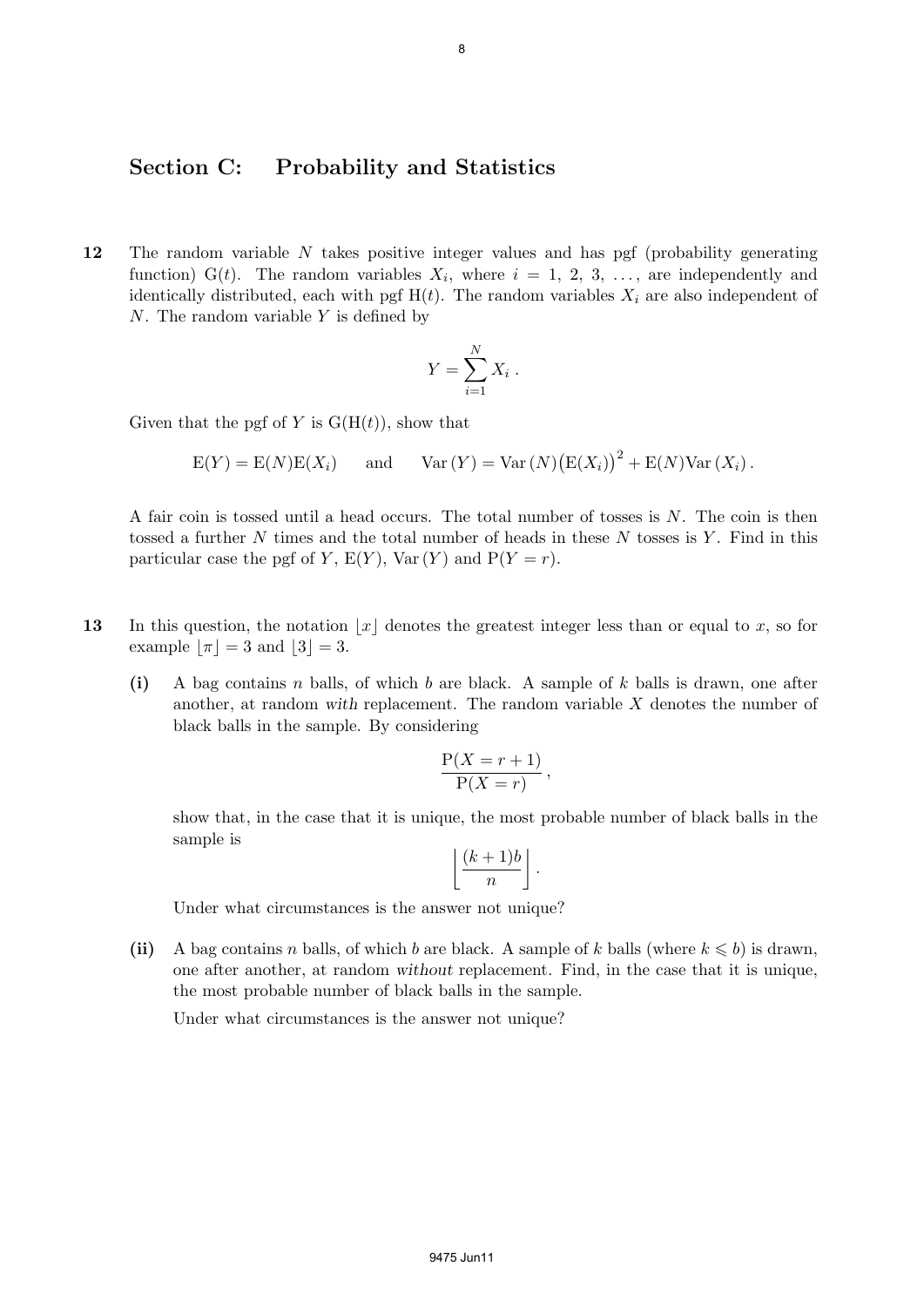**BLANK PAGE** 

9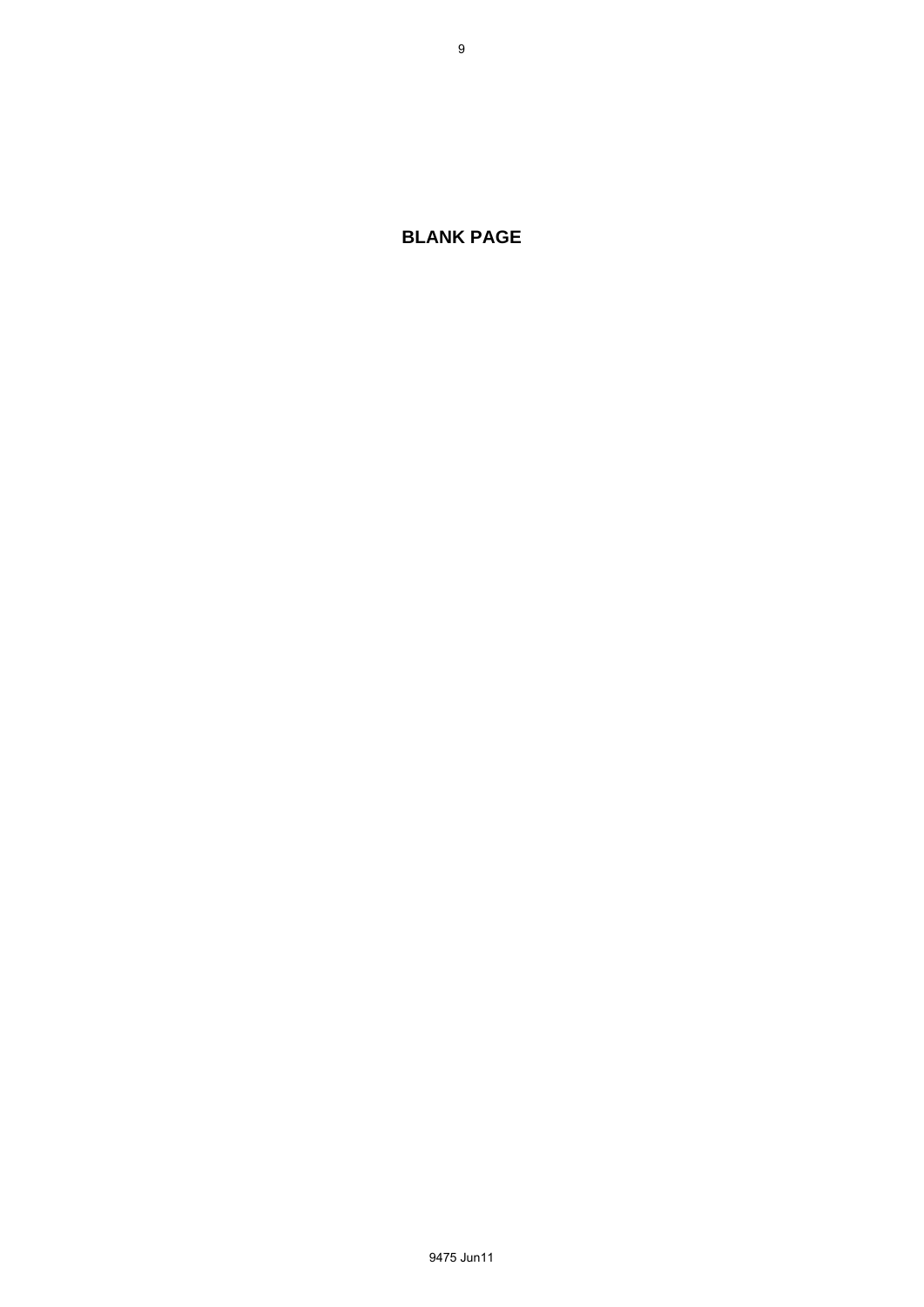#### 9475 Jun11

**BLANK PAGE**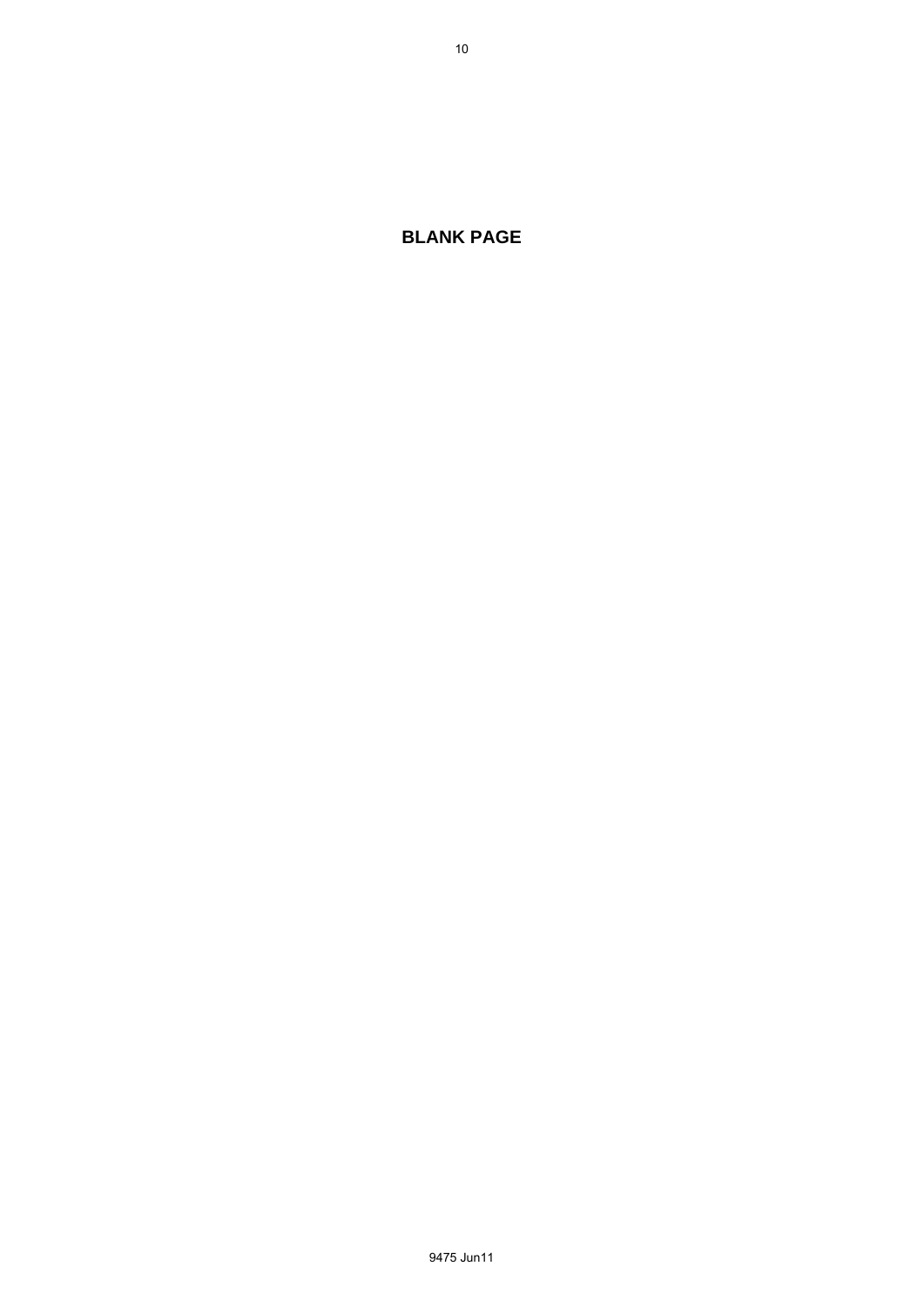**BLANK PAGE** 

11